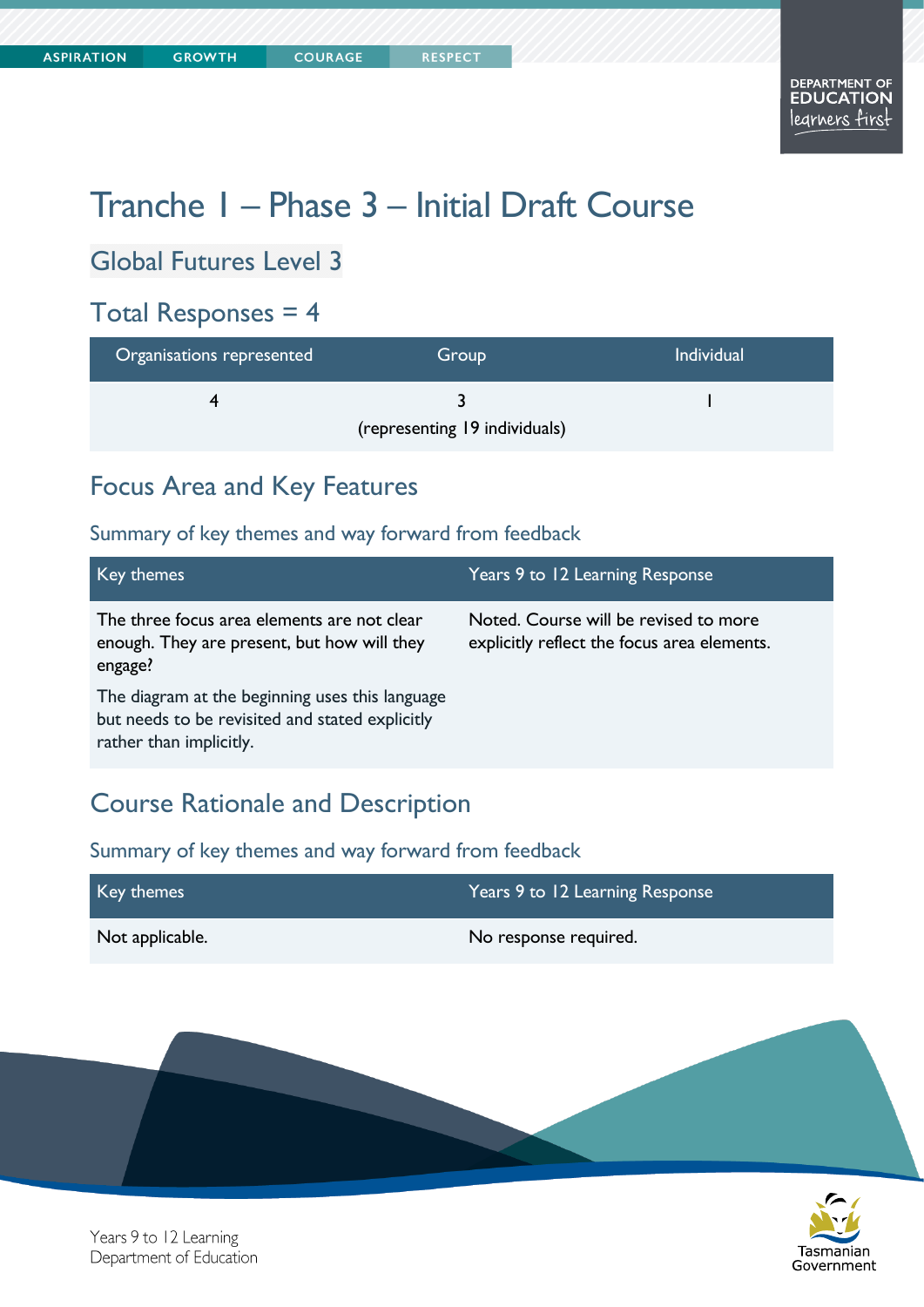### Integration of General Capabilities

#### Summary of key themes and way forward from feedback

| Key themes                                                                                                            | Years 9 to 12 Learning Response                                                                                                                                                                                                                         |
|-----------------------------------------------------------------------------------------------------------------------|---------------------------------------------------------------------------------------------------------------------------------------------------------------------------------------------------------------------------------------------------------|
| Could add information and communication<br>technology (ICT) capability and intercultural<br>understanding capability. | All the General Capabilities are potentially<br>integrated in the course, although only those<br>with an explicit Line of Sight are listed in the<br>course document. Many will be evident in<br>teaching and learning plans rather than the<br>course. |
| Ethical understanding capability is not clear<br>enough in the course.                                                | Ethical understanding capability will be made<br>more explicit in the course content.                                                                                                                                                                   |

### Pathways

#### Summary of key themes and way forward from feedback

| Key themes                                                       | Years 9 to 12 Learning Response                                                                                                                  |
|------------------------------------------------------------------|--------------------------------------------------------------------------------------------------------------------------------------------------|
| Would like more specific information in the<br>Pathways section. | There are generic requirements for the<br>information presented in this section of the<br>course document. More specific information<br>follows. |

#### Course Requirements

| Key themes                                                       | Years 9 to 12 Learning Response                                                                                                                                                         |
|------------------------------------------------------------------|-----------------------------------------------------------------------------------------------------------------------------------------------------------------------------------------|
| Generic requirements for a Level 3 course<br>should be included. | Because this section must be comparable across<br>all courses this very important information may<br>be considered for the course document or may<br>be determined to belong elsewhere. |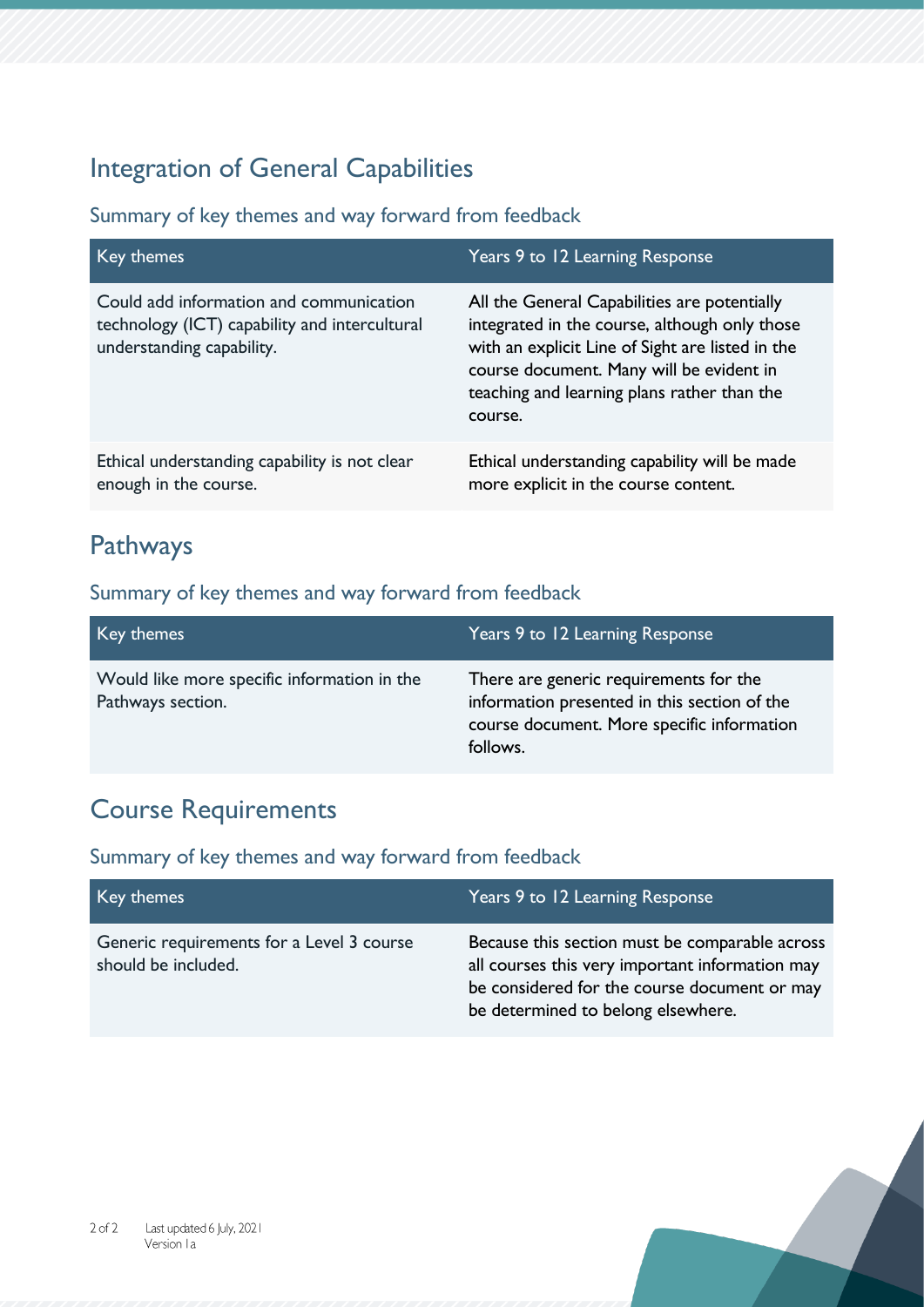# Course Structure, Delivery and Progression

#### Summary of key themes and way forward from feedback

| Key themes      | Years 9 to 12 Learning Response |
|-----------------|---------------------------------|
| Not applicable. | No response required.           |

### Module Content

| Key themes                                                                                                          | Years 9 to 12 Learning Response                                                                                                                                     |
|---------------------------------------------------------------------------------------------------------------------|---------------------------------------------------------------------------------------------------------------------------------------------------------------------|
| Content suggestion were made. Several specific<br>content questions were raised.                                    | Noted. This advice will be incorporated either<br>in the course document or in support<br>resources.                                                                |
| Moving of content was suggested.                                                                                    | This advice will be workshopped with Critical<br>Friends and reflected in the Phase 4 draft of the<br>course.                                                       |
| Support was requested.                                                                                              | Baseline support resources are to be developed<br>to support implementation and illustrate<br>content.<br>Professional Learning is also planned for new<br>courses. |
| The topics of ethics and ethical decision-making<br>should be part of the Course Description.                       | There are requirements prohibiting duplication<br>of content, but this concern will be addressed in<br>the baseline resources.                                      |
| Key Skills: standardise the sentence stems using<br>active verbs such as implement; apply; develop;<br>or identify. | This will be addressed in Phase 4 draft.                                                                                                                            |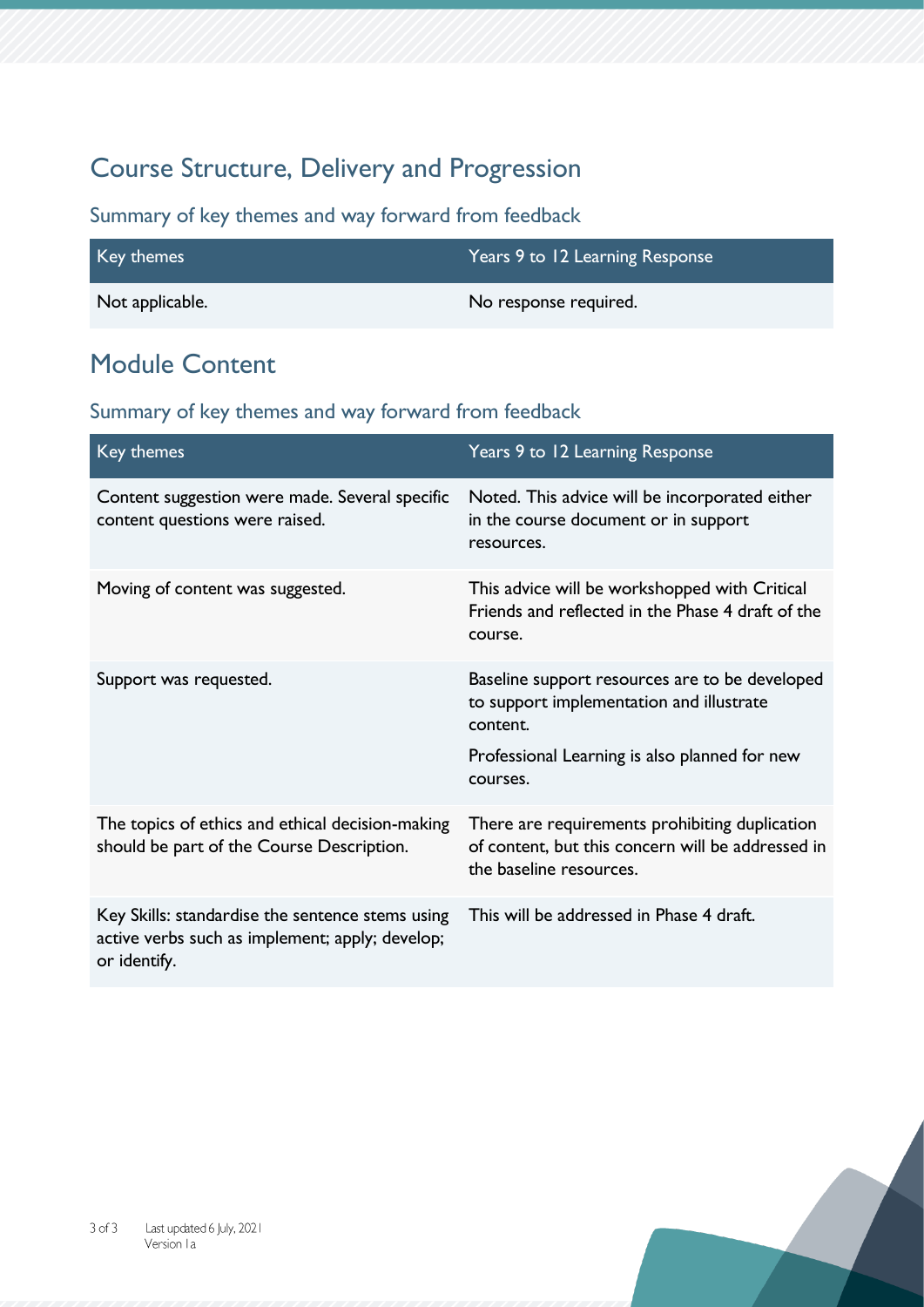# Criteria and Standards

#### Summary of key themes and way forward from feedback

| Key themes                                                                                                                                                                                                                           | Years 9 to 12 Learning Response                                                                                                                                                                            |
|--------------------------------------------------------------------------------------------------------------------------------------------------------------------------------------------------------------------------------------|------------------------------------------------------------------------------------------------------------------------------------------------------------------------------------------------------------|
| The demands of the Criteria and Standards may<br>be excessive.                                                                                                                                                                       | The complexity level of the course will be<br>reconsidered and refined in the light of this<br>response and the ongoing work on Levels of<br>Complexity.                                                   |
| More explicit focus on reliable sources would<br>be helpful.                                                                                                                                                                         | Reliable sources is now an element of Criterion<br>3 in the Phase 4 draft.                                                                                                                                 |
| External assessment of Criterion 3 seems like a<br>difficult thing to ask of a student in an exam<br>situation, perhaps. We question whether<br>students will be able to come up with their own<br>criteria and evaluate in Module 1 | The externally assessed criteria will be adjusted<br>after input from Critical Friends.<br>The wording, requirements and placement of<br>Criterion 3 will be refined after input from<br>Critical Friends. |
| Learning Outcomes should include: 'Satisfy<br>Academic Integrity principles and practices'.                                                                                                                                          | Academic integrity is addressed in the key skills.                                                                                                                                                         |
| Academic integrity conventions aren't included<br>yet in this criterion.                                                                                                                                                             | These are written into the key skills.                                                                                                                                                                     |
| Rewording suggestions are made for criteria<br>and standards.                                                                                                                                                                        | Rewording suggestions for the standards will be<br>applied to the Phase 4 draft in concert with<br>other feedback.                                                                                         |
| C 5 Standard 1 "C" rating is missing.                                                                                                                                                                                                | Noted, and now fixed.                                                                                                                                                                                      |

# Appendix 1 - Line of Sight

| Key themes            | Years 9 to 12 Learning Response |
|-----------------------|---------------------------------|
| No response received. | No further response required.   |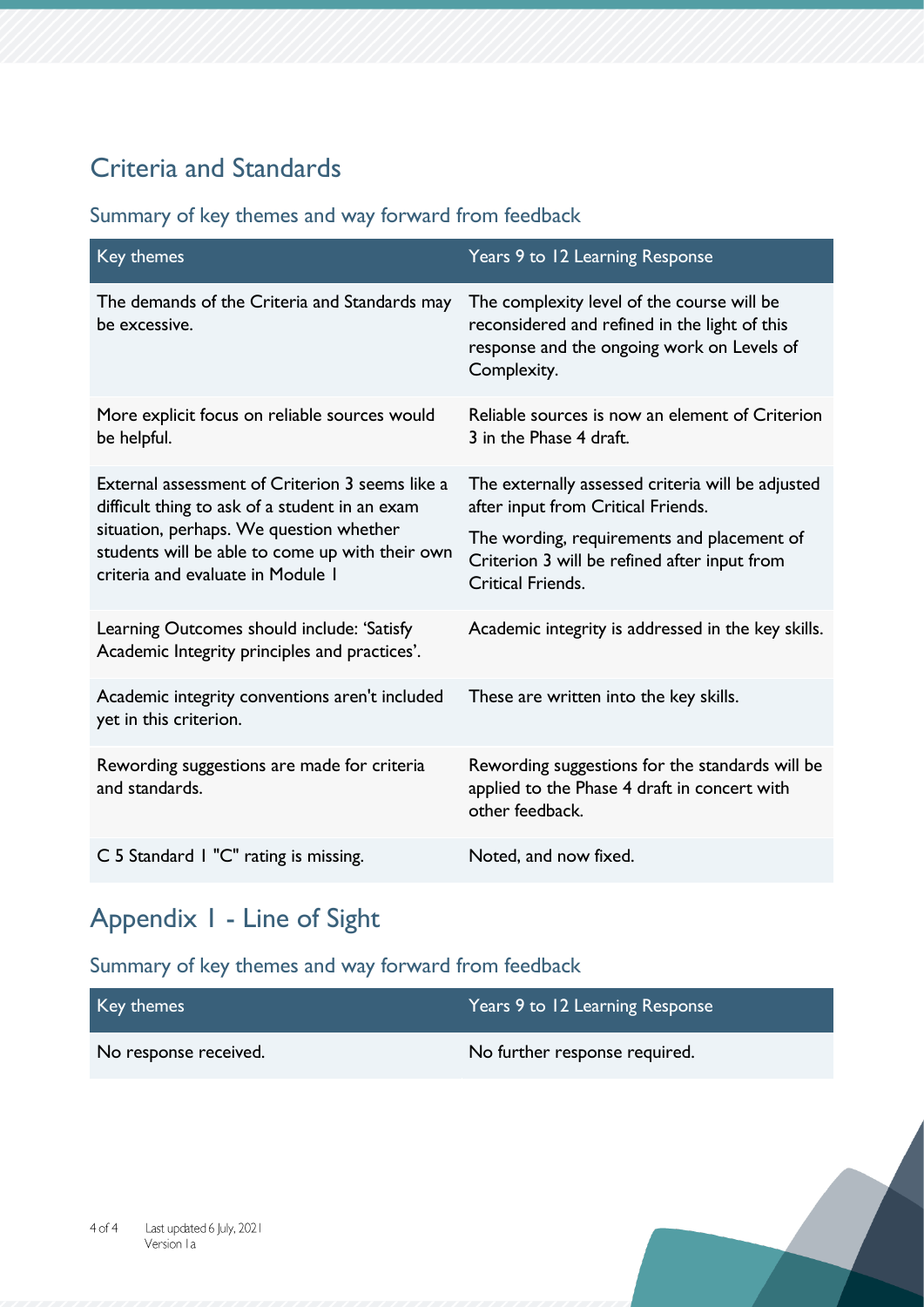### Appendix 2 – Alignment to Curriculum Frameworks

#### Summary of key themes and way forward from feedback

| Key themes | Years 9 to 12 Learning Response |
|------------|---------------------------------|
| $N/A$ .    | $N/A$ .                         |

#### Appendix 3 – Work Requirements

#### Summary of key themes and way forward from feedback

| Key themes                                                                            | Years 9 to 12 Learning Response                                                                                                                                                                           |
|---------------------------------------------------------------------------------------|-----------------------------------------------------------------------------------------------------------------------------------------------------------------------------------------------------------|
| Module I work requirements seem unfeasible in<br>word count range.                    | Module I work requirement word count will be<br>revised.                                                                                                                                                  |
| These are great, very explicit.                                                       | Noted.                                                                                                                                                                                                    |
| Concern that some students may not have<br>suitable support in this course.           | Communities of Practice will be set up for new<br>courses to encourage cooperation between<br>providers and to facilitate support for the<br>delivery of the courses.                                     |
| The assignments are far less than should be<br>required for a Level 3 module of work. | Work requirements do not provide the total of<br>assessment. Given the conflicting feedback, the<br>size of work requirements will be workshopped<br>with Years 9 to 12 Learning and Critical<br>Friends. |
| Planning advice was requested from one<br>respondent.                                 | Noted. It will be part of the support materials.                                                                                                                                                          |

### Further Appendices

| Key themes             | Years 9 to 12 Learning Response |
|------------------------|---------------------------------|
| More work is required. | Noted.                          |